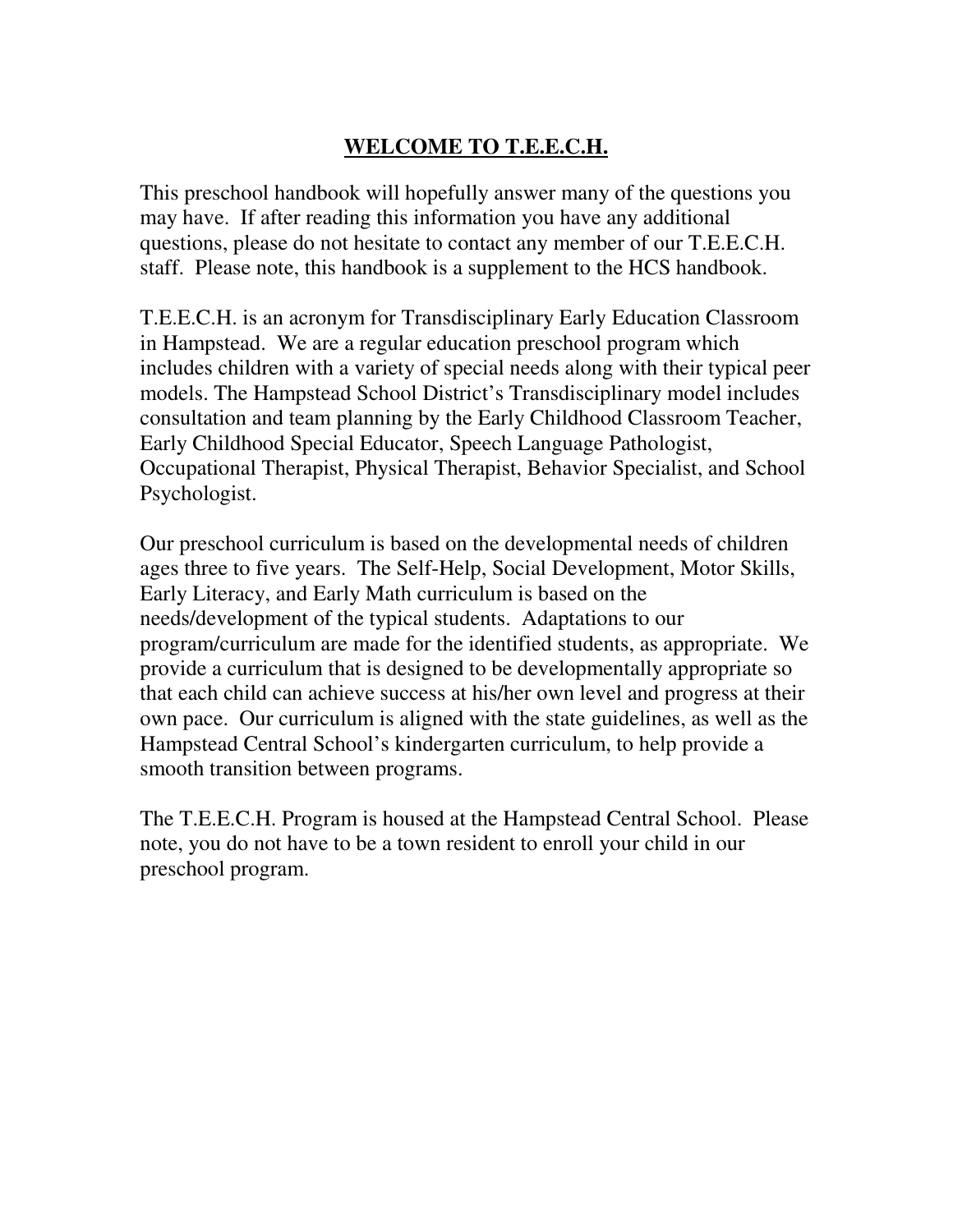#### **THE STAFF**

The Early Childhood Teacher plans, prepares, and facilitates developmentally appropriate activities based on the preschool curriculum for children ages 3-5.

The Early Childhood Special Education Teacher, in consultation with team members, modifies the curriculum and provides direct services as appropriate.

Speech and Language Pathologist plans activities that emphasize speech and language skills and provides consultation and direct services as appropriate.

Occupational Therapist oversees the fine motor skills presented in the curriculum and provides consultation and direct services as appropriate.

Physical Therapist oversees the gross motor and muscle tone development of children and provides consultation and direct services as appropriate.

School Psychologist and Behavior Specialist consult with the team and/or family on an as needed basis.

Paraeducators provide one to one or small group assistance to children in the program.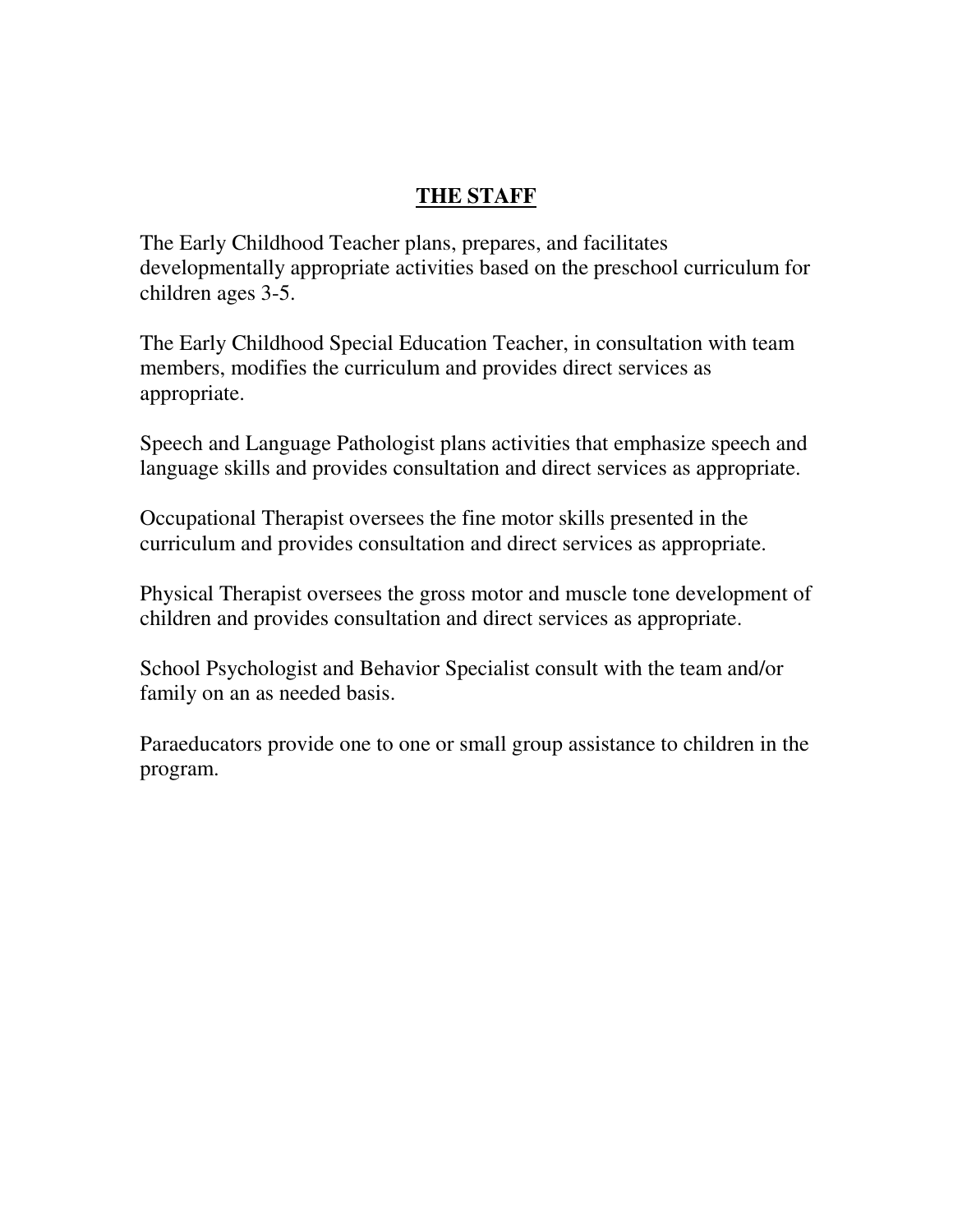## **OUR PROGRAMS**

#### **\*Four Day Morning - 3 and 4 year olds**

This class is open to children who will be at least three or four years old on September 30, 2013. School is in session 4 mornings a week - Tuesday, Wednesday, Thursday and Friday from 9:05 to 11:40 AM.

The total program cost is \$2200 for the 2013-2014 school year.

- The tuition will be \$2100 or 10 monthly payments of \$210.00.
- There is a non-refundable fee of \$100 at the time of registration.

#### **\*Five Day Morning 3 and 4 year olds**

This class is open to children who will be three or four on September 30, 2013. School is in session five mornings a week – Monday, Tuesday, Wednesday, Thursday and Friday from 9:05 to 11:40 AM.

- The total program cost is \$2500 for the 2013-14 school year.
- The tuition will be \$2400 or 10 monthly payments of \$240.
- There is a non-refundable fee of \$100 at the time of registration.

#### **\*Five Day Afternoon 3 and 4 year olds**

This class is open to children who will be three or four on September 30, 2013. School is in session five afternoons a week – Monday, Tuesday, Wednesday, Thursday and Friday from 12:20 – 2:50 PM.

- The total program cost is \$2500 for the 2013-2014 school year.
- The tuition will be \$2400 or 10 monthly payments of \$240.
- There is a non-refundable fee of \$100 at the time of registration.

## **\*Children must be toilet trained by the time school starts in September.**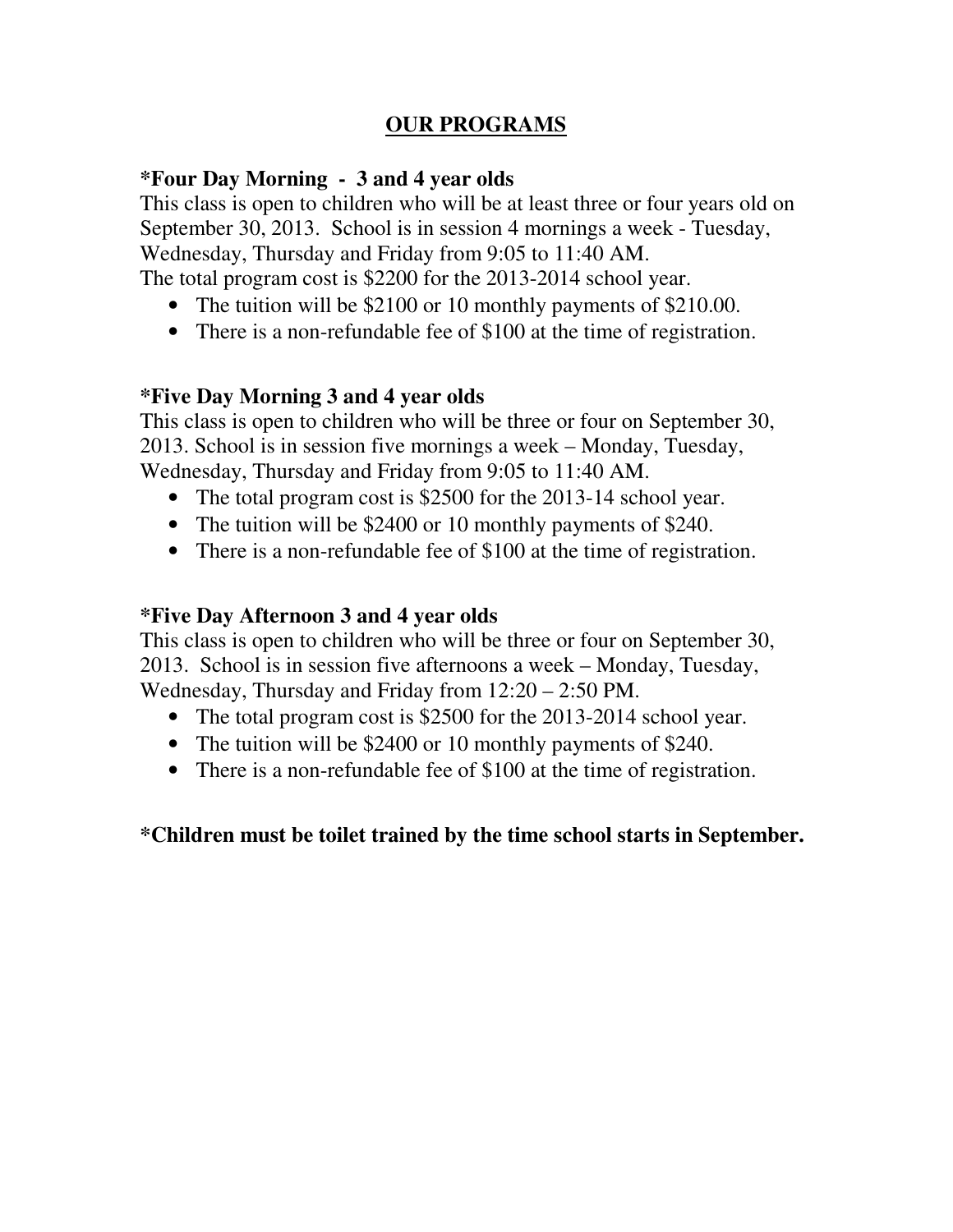# **WHAT WE DO IN PRESCHOOL**

**Self-Help Activities** are integrated throughout the day and foster independence as children learn to take responsibility for their personal belongings, classroom materials, and the environment.

**Circle Time** is a group time in which we share our ideas, plans, and observations. Circle Time activities are designed to stimulate children's thinking, enrich their language and social skills, develop their listening skills, and expand their attention spans.

**Story time** is designed to help children develop an appreciation and enjoyment of literature. Reading activities enhance children's vocabulary and comprehension skills as well as expand their understanding of concepts and content.



**Music Activities** promote children's listening skills, creative expression, and social skills. As children move to the beat of the `music, they explore and practice important developmental skills. Singing helps children develop new vocabulary words, practice words they already know, create and imitate

sounds, recognize and repeat patterns, and compare sounds to each other. Large muscles are developed as children express the mood of what they hear with their body movements.

**Gross-Motor Activities** give children the opportunity to use their muscles – as well as their imaginations – as they engage in fun, healthy exercises, such as running, jumping, and climbing. Outside play promotes physical development such as balance and coordination skills and body awareness and control. As children play outdoors they are developing control over their bodies and movements.

**Fine-Motor Activities** help improve small muscle development and eyehand coordination. Eye-hand coordination is a critical skill. Children need their hands and their eyes to learn to work together. If they are to write, color, button, zip, and cut they must be able to have the two working together accurately. Some common items found in the fine-

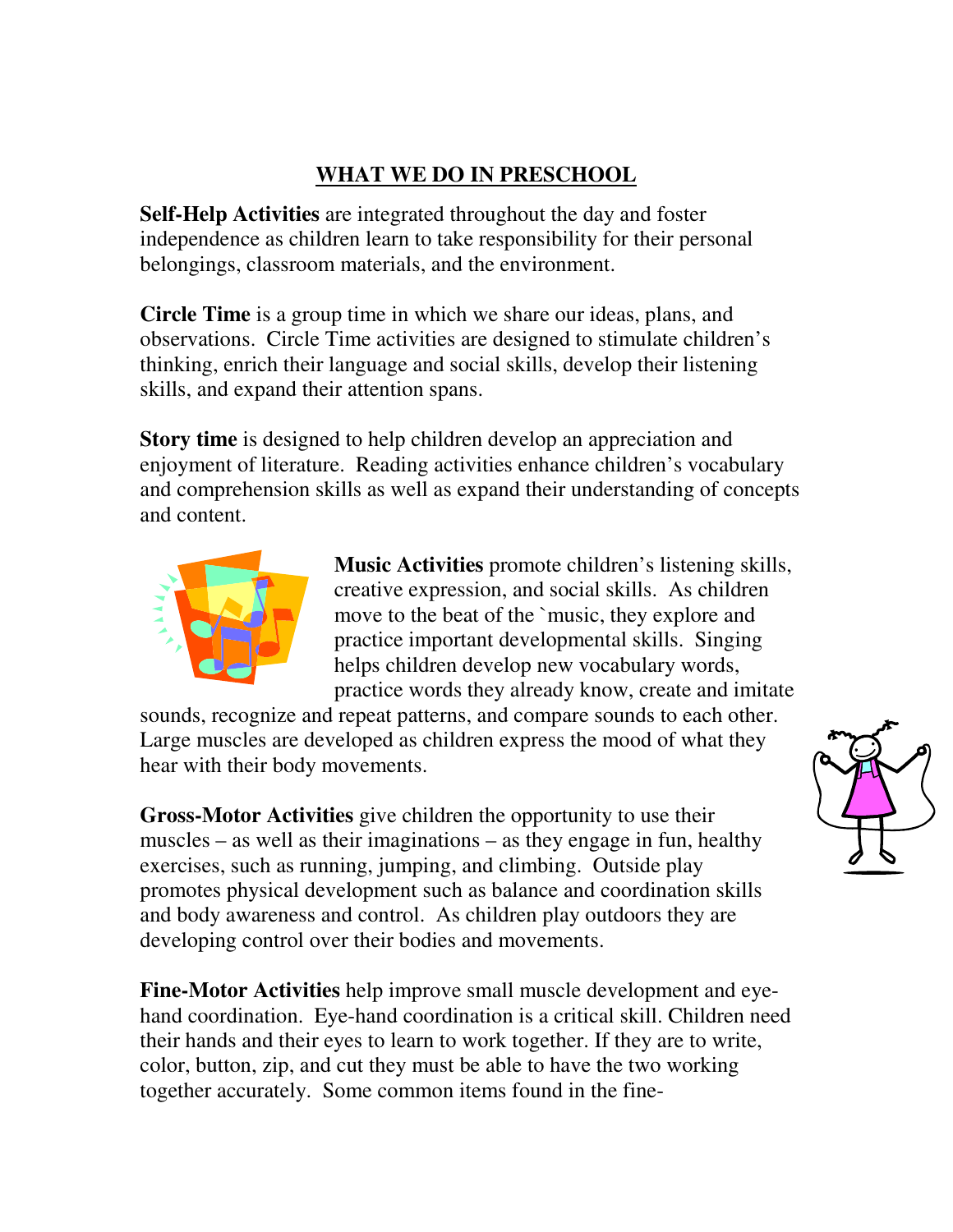motor/manipulative center include beads and laces, puzzles, and Legos. Crayons, markers, and scissors located in the Art Center also help to develop these skills.

**Art Activities** help children creatively express their thoughts and feelings. They help reinforce fine-motor skills and concept development in areas such as colors, shapes, and size relationships. Our art activities focus on the process of the task and not on the final product. Art is about encouraging creativity in children. Open-ended art activities and materials give children opportunities to develop their own ideas and

> use their own designs. In doing this, they develop creative thinking skills and they learn to problem solve.

**Math Activities** offer children hands-on opportunities to develop problem solving skills and such concepts as counting (rote and one-to-one correspondence), sorting objects by one

or two attributes, and matching/identifying simple shapes.

**Science Activities** offer children many hands-on opportunities for observation, exploration, investigation, making predictions, and experimentation. Through simple activities children build a foundation for future scientific learning.

**Literacy Activities** provide children with meaningful interactions with books and print. Books give children the opportunity to respond to various forms of literature, to follow simple story lines, to predict outcomes, and to retell a familiar story. Children develop their literacy skills (reading, writing, speaking, and listening) by reading books, writing stories, retelling stories using props (e.g. puppets and flannel board

pieces), and listening to a variety books on tape.

**Dramatic Play Activities** help children express themselves, role play, practice life skills, improve social skills, build vocabulary, and solve problems through interactive and imaginative play.

**Block Play** gives children experience with many different concepts, such as shape and size discrimination, spatial





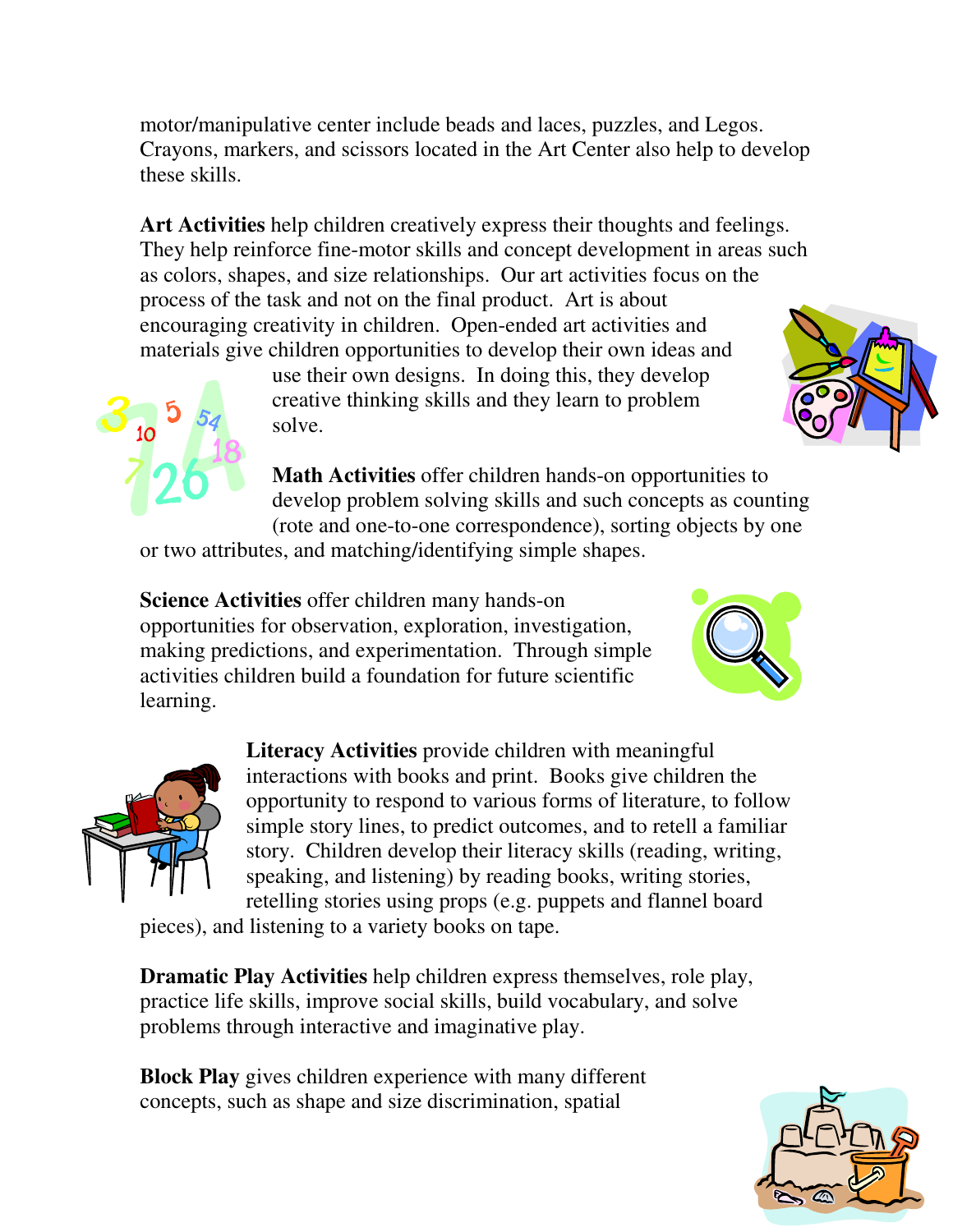relationships, number skills, balance, organization, cause and effect, and classification. Cooperative play skills, problem solving, and creativity are also promoted in block play. Through block play and block construction children experiment with their own ideas-growing, learning, and developing skills in the process.

**Sand and Water Activities** allow children to experiment with textures and the properties of different substances. These activities also promote the development of other skills, such as math, science, language, and fine-motor.

**Snack Time** encourages healthy eating habits and provides children with the opportunity to try new foods. Social skills and polite manners are also promoted during snack time.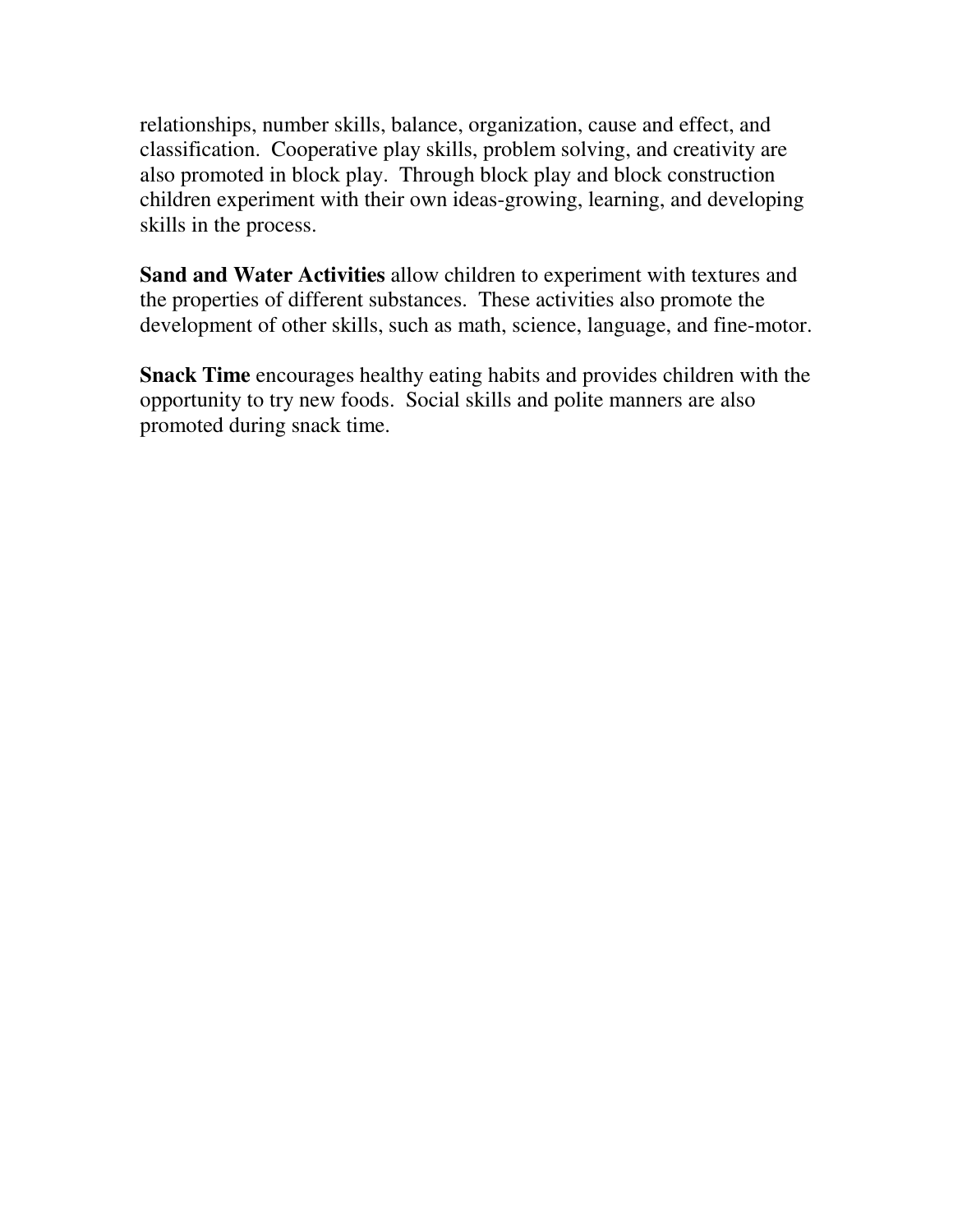## **SCHOOL CALENDAR**

Please refer to the Hampstead Central School Website under the School Life Section – District Calendar Section. Please note, morning preschool will be in session on early release days.

## **TUITION POLICY**

Tuition payments are due on the first of each month. If unexpected circumstances should arise which impact the ability to meet tuition obligations, please contact Dillard Collins, HCS principal (329-6326 x3). An alternative payment schedule may be developed to address needs on an individualized basis. If tuition payments are more than 60 days in arrears and an alternative plan has not been agreed upon, your child may be withdrawn from the program.

## **SCHOOL CANCELLATIONS**

In the event of inclement weather the ALERT NOW system, an automated parent notification system, will be activated. You may also watch Channel 9 (WMUR) or listen to your radio, WBZ 1030 AM. In the event of a school cancellation by the Hampstead School District, T.E.E.C.H. classes will be cancelled as well. If school is delayed ninety minutes or more, morning classes will not be held. However, afternoon classes will be in session at the regularly scheduled time. Early dismissal and/or cancellation of the afternoon program due to inclement weather will be communicated through the use of the ALERT NOW system.

## **HEALTH AND EMERGENCY FORMS**

Health and emergency forms need to be completed by the beginning of each school year. Children will not be allowed to attend the program without current immunizations on file.

## **ILLNESS and MEDICATIONS**

It is always a difficult call when deciding whether to keep your young child at home or send him/her to school if she/he is not feeling well. It is important to remember that young children are just learning about blowing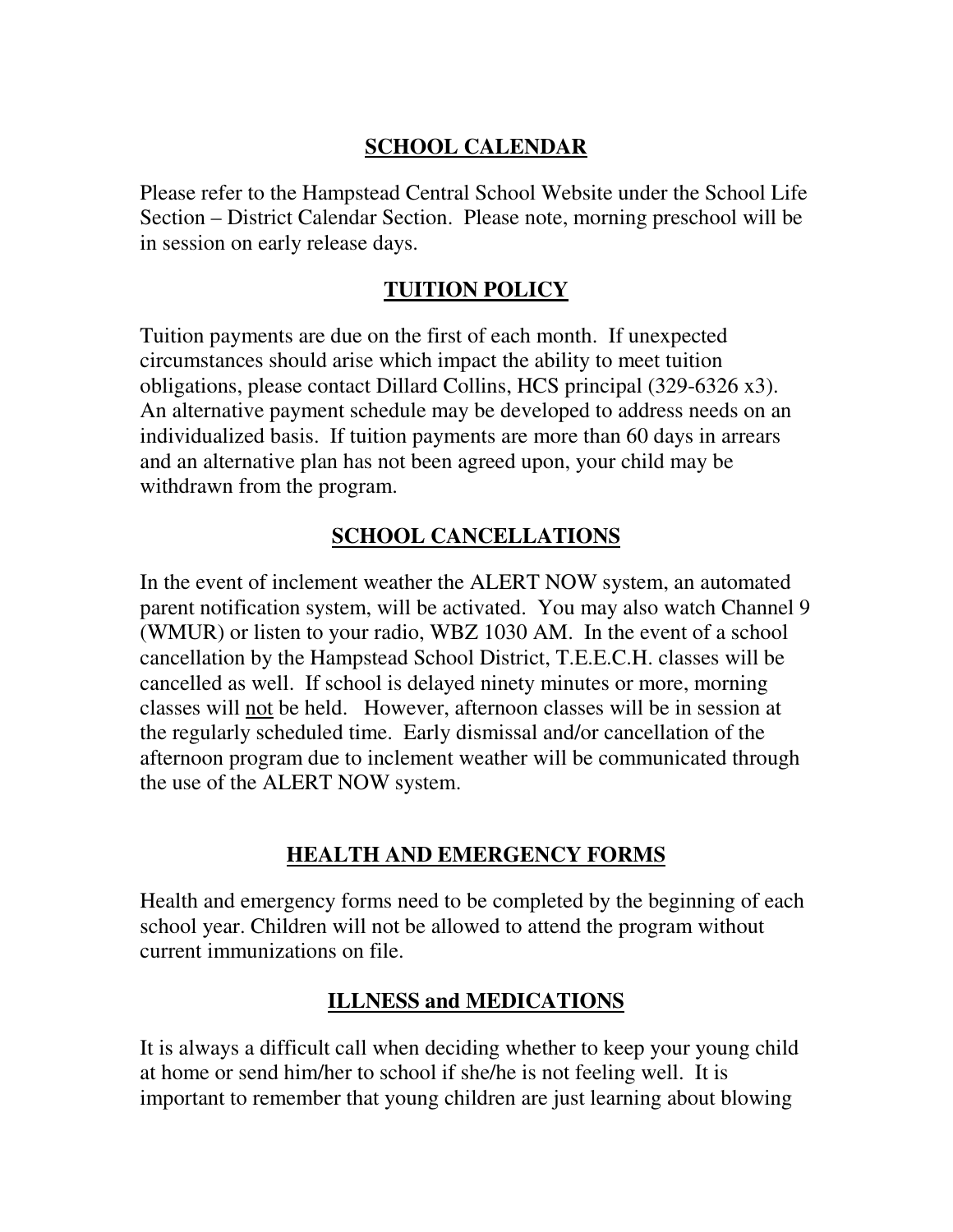noses, covering their mouth when they sneeze, and keeping fingers out of their mouth. Also, little ones share many toys and play in a common sensory table. Keeping germs at bay in such an environment is not an easy task. If your child has a persistent cough, constant runny nose, did not sleep well or generally does not look good or feel up to par, please strongly consider keeping him/her at home. A day or two at home will provide much needed rest and your child will gain the strength she/he needs to get back to school.

Please refer to the Hampstead Central School Web Site under School Life Section –Heath Office for more specific guidelines about illness; guidelines for return to school after illness; and medications.

## **ABSENCES**

A parent/guardian should call the T.E.E.C.H. Office at 329-6326 x6 to notify the staff that their child will not be in school. If your child rides the bus, you must also let Provider (895-9664 Dispatcher # 7) know of the absence.

## **OUTDOOR PLAY**

We will attempt to go outdoors daily, weather permitting. Please send your child with appropriate clothing and please label all items of clothing.

# **WHAT WE NEED IN PRESCHOOL**

## **Clothing in School**

Children should wear comfortable and washable clothing each day, as we encourage children to be active participants in our creative projects and learning experiences. Children should wear sneakers or shoes with rubber soles. For safety reasons, we ask that your child not wear sandals, crocs, or flip flops. An extra set of clothing should be sent in a zip lock bag labeled with your child's name to remain in school in case a change is necessary. This should include the following: pants, shirt, underwear, and socks.

## **Backpacks**

Please send your child to school with a backpack each day labeled with his/her name. A backpack large enough to hold a 9" x 12" folder is needed.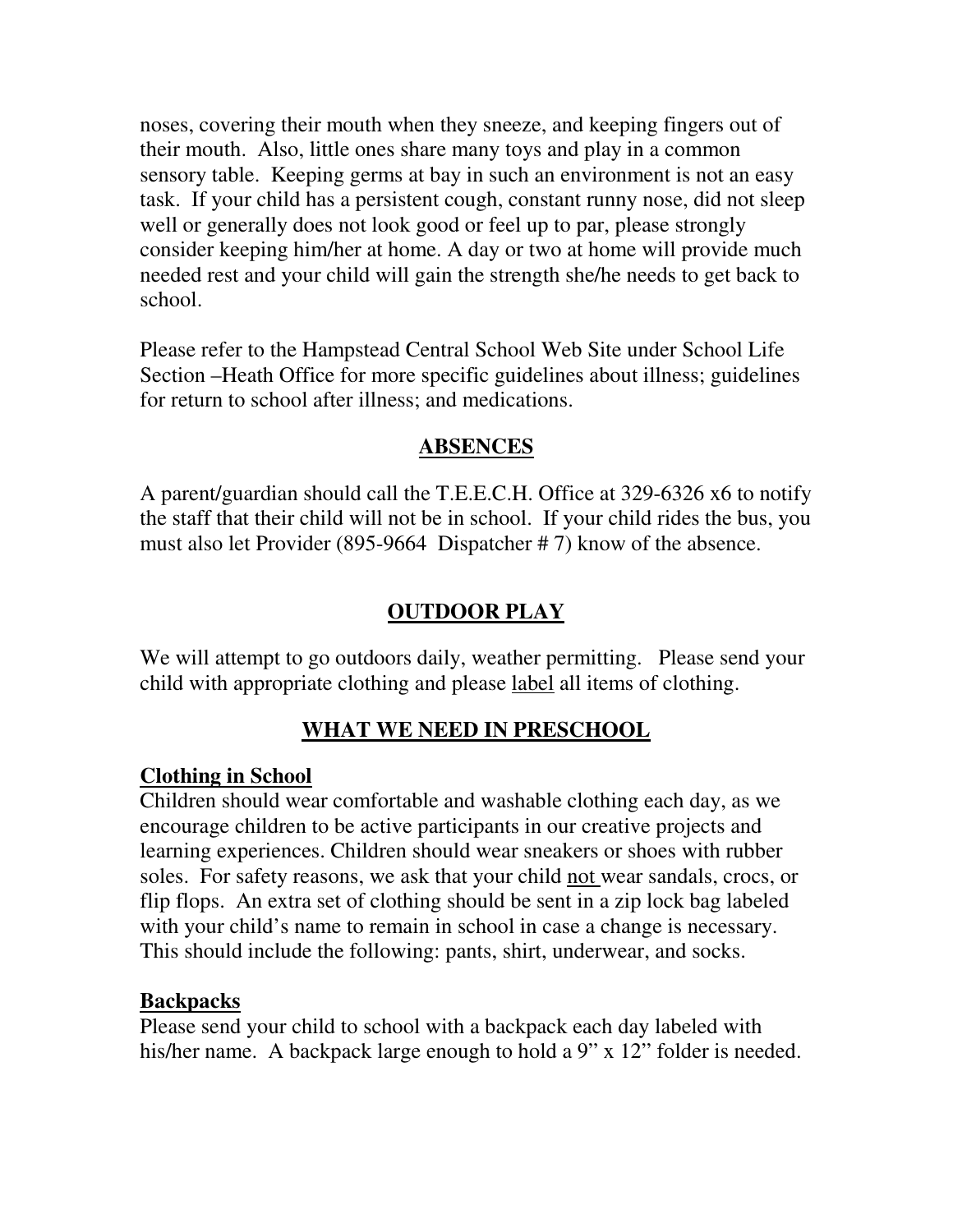## **Snacks**

You will need to provide your child with one small snack and drink each day.

## **Personal Items**

Please encourage your child to leave his/her toys at home. Sharing personal items is often difficult for young children. Some children prefer to play with their own toys rather than get involved with activities and centers with their peers. Broken and/or lost items can be traumatic for your child.

## **Birthdays**

Arrangements can be made with the teacher for a special snack that may be provided by parents around the time of your child's birthday. Summer birthdays can be celebrated - just set up a day with the teacher.

## **DROP-OFF/PICK-UP PROCEDURES - ALL PROGRAMS (See HCS handbook for a detailed map.)**

**Entrance from Emerson Avenue** - Enter parent loop at the top of the hill in the upper drive. Follow the loop past the HCS west wing and proceed through lanes marked in rear staff parking lot. Enter pick-up/drop-off area and wait in your car for T.E.E.C.H. staff assistance in the safe zone.

**Exit to Emerson Avenue** - Exit the back lot and turn right and follow the traffic lane in front of HCS to the foot of the hill.

Never exit at the top of the hill. All traffic must exit at the foot of the hill. Always stop at the foot of the hill (at stop sign) and yield to pedestrians or busses. If the crossing guard is present, follow his/her directions. Be careful as you exit onto Emerson Avenue.

# **TARDINESS/EARLY DISMISSAL**

If you are dropping your child off after the designated drop-off time for his/her program, you must park either in the main parking lot at the other end of the school or across the street at St. Anne's and come into the main office, sign in, get a visitor's badge, and walk your child to the classroom. If you need to pick-up your child before the regular dismissal time the same procedure is followed.

Please let us know, in writing, if your child will be picked up from school by someone other than yourself. The person picking up your child may be asked to show identification. If you do not know that an alternate person will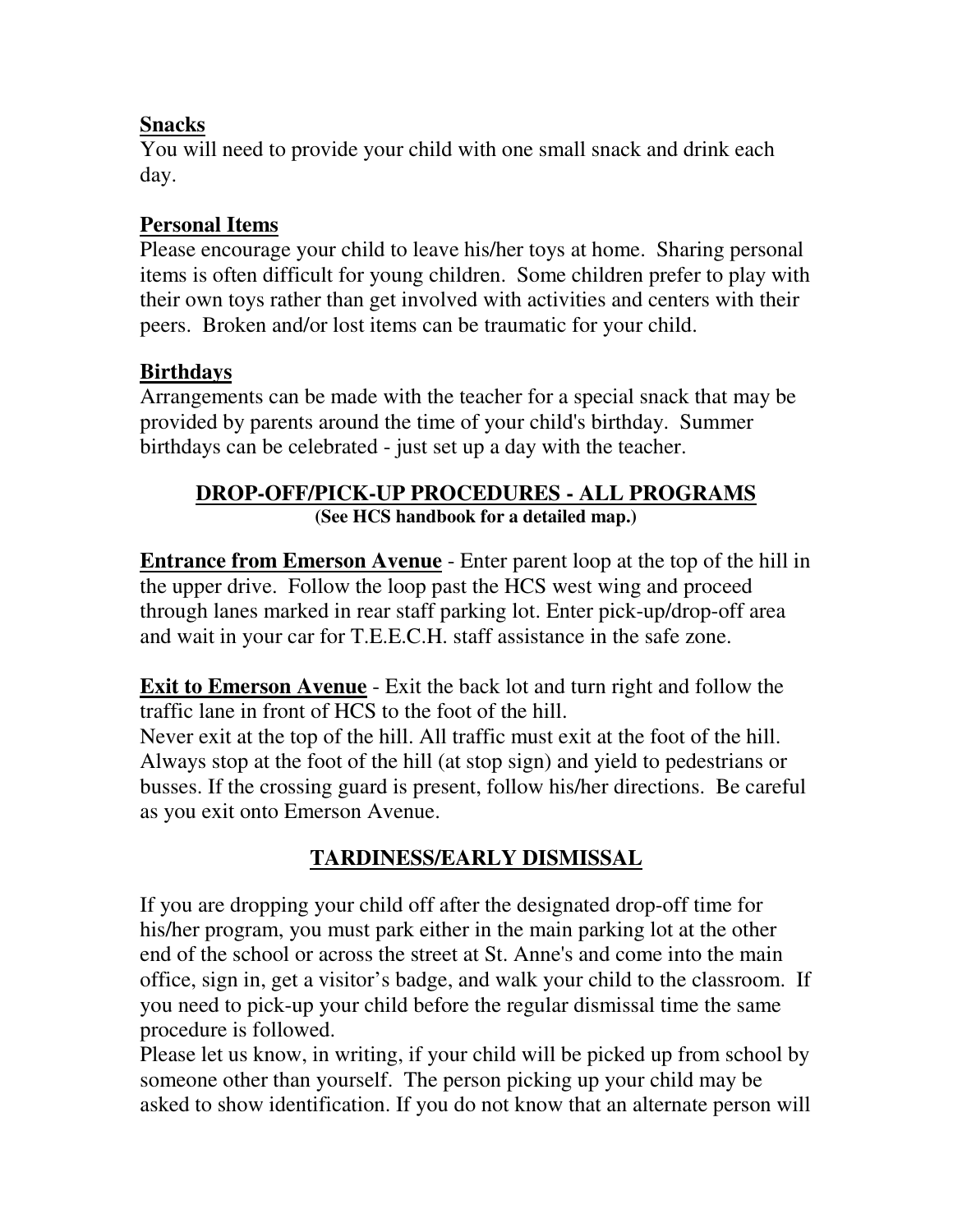be picking up your child prior to your child's drop-off, please call the T.E.E.C.H. office with this information (329-6326 X6).

## **FIRE DRILLS AND EVACUATIONS**

Please refer to the HCS Website under the Parents Section – Emergency Evacuation Plan.

# **DISCIPLINE**

The T.E.E.C.H. Program utilizes positive discipline practices. This means that a child is rewarded for appropriate behavior within the classroom, with inappropriate behaviors addressed in a developmentally appropriate manner. Occasionally, circumstances arise which require alternative approaches for behavior management. In this case the T.E.E.C.H. Staff would set up a meeting with the parents to discuss the situation.

# **SCHOOL VISITATION**

Parent visitations are welcome but should be arranged by contacting the classroom teacher to set up a date and time. We are always open to visits however the number of people physically in the room at any one time must be kept to a reasonable level. If at all possible, visitations should be scheduled at least 24 hours in advance.